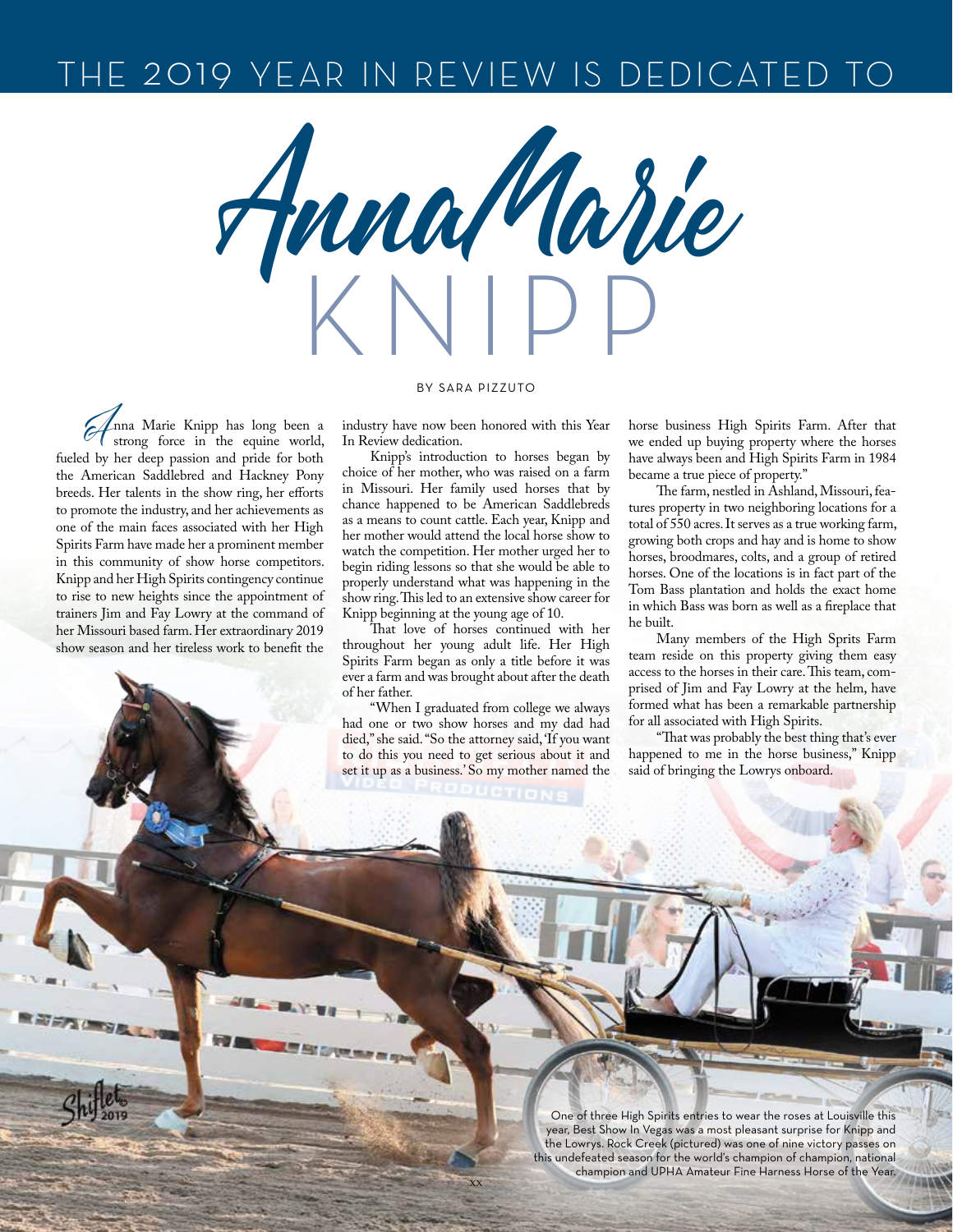## KNIPP



Having given back to many facets of the sport over the years, recently Knipp has hosted local charitable events at her farm, showcasing the American Saddlebred in the process. Horsepower With Heart was this year's event.



After a long hiatus from the Hackney division, Knipp returned to the breed this fall with the purchase of world's champion Crystal Creek's Knight Rider. Delivered to High Spirits shortly before the UPHA/American Royal, he went on to win the UPHA Harness Pony Classic Grand Championship with Lowry on the lines.



High Spirits Farm is a part of legendary Missouri American Saddlebred lore and Knipp is proud to continue that heritage.

Knipp's friendship with both Jim and Fay Lowry began on a whim, through her purchase of the Morgan park superstar Playmor's I'm A Star Too. The Morgan had been in training with the Lowrys' then Lowry Stables. After Knipp's purchase, an agreement had been made where Jim Lowry would put I'm A Star Too into the ring for Knipp at the 2016 Morgan Grand National. During that time Knipp was undergoing some staff changes at her High Spirits Farm simultaneously as Jim and Fay Lowry had quietly made the decision to put their Illinois farm on the market and relocate. Knipp and the Lowrys made a quick pit stop at the St. Louis National Charity Horse Show prior to the Morgan Grand National for a last minute showing for Playmor's I'm A Star Too. It was at this show where Knipp asked Jim



What a team Anna Marie Knipp and Jim and Fay Lowry have made at High Spirits Farm.



While Knipp enjoyed much success riding early in her career, driving is what she became drawn to. In addition to a long list of Hackney stars, she'll forever be associated with the great world's and national champion It's Dan The Man.

Lowry if he would recommend anyone that she could hire to run her training barn.

"She made the comment at St. Louis if I knew anyone that would be interested in the job to let her know," Lowry said. "I took two steps, I stopped and I turned around and said, 'I would be interested' and she said, 'You're kidding.' and within two weeks we had the whole thing hammered out and rolled with it."

 "So I told Jim what I was used to doing and he said that works for me," Knipp said. "He talked to Fay about it the next morning on his way to his mother's funeral. We both jointly wrote a letter to the respective people that he had in his barn and that had continued to stay with me and said, 'This is what we are doing. The horses are all going to switch out after November the 1st, and

that's what's going to happen.' Jim and Fay were a perfect fit and Jim Lowry's first day of work was the day my mother died. The day he made the decision to come was the day he was going to his mother's funeral and the day he walked through my front door was the day my mother died. That's how bizarre all this was. But everything has been crazy wonderful. They have become the family I didn't have."

Jim and Fay Lowry arrived at High Spirits Farm sight unseen in late 2016, after only viewing the farm in pictures. With them came much of their Lowry Stables staff and assistants as well as many of their existing clients and horses. Allison Cantrell, who worked for the Lowrys at their Lowry Stables is now in charge of the lesson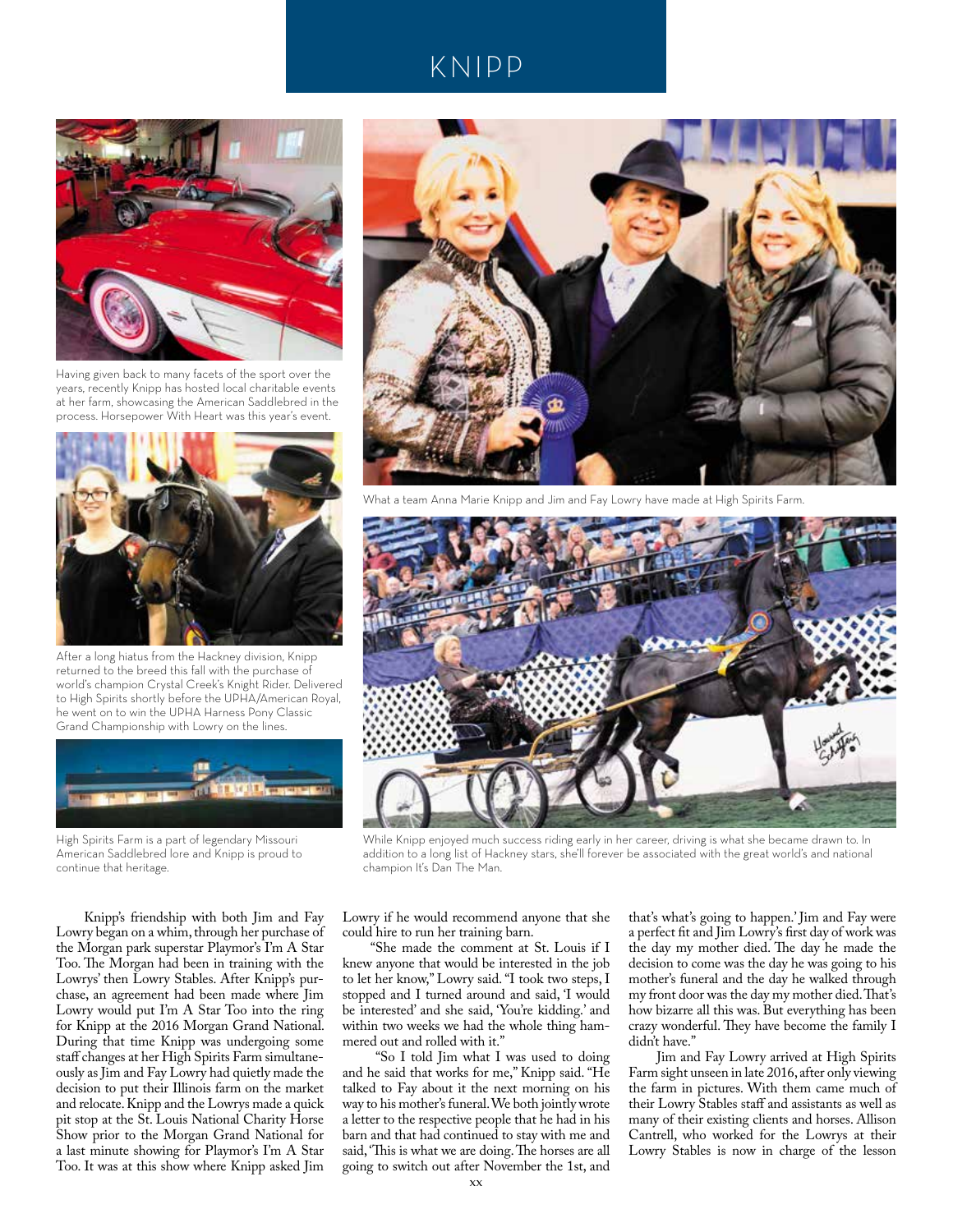## KNIPP



Playmor's I'm A Star Too is the horse that brought Anna Marie and Jim and Fay together. Her first Morgan, I'm A Star Too was the 2016 Ladies Park Harness World Champion and ladies gelding qualifying winner.



Quickly becoming the queen of High Spirits Farm, Katharine The Great is a two-time world's champion of champions, three-time world's champion and two-time national champion in the show pleasure driving division. Caretaker Alejandro Jimenez and assistant Faye Wuesthofen accompanied Knipp and the beautiful Undulata's Nutcracker daughter following their 2019 Louisville qualifier.

program at High Spirits Farm and oversees the broodmares and colt barns.

"It was like a marriage because I had people they didn't know and they had people I didn't know," Knipp said. "Everybody got together. We molded that together and it's amazing. It's absolutely amazing. That group was introduced and they became very close. It was truly a blend of two families."

High Spirits Farm has since reached immense success under the newly minted partnership of Jim and Fay Lowry and Anna Marie Knipp. The 2019 show season featured many of Knipp's talented show stars achieving world and national titles under the guidance of Jim Lowry.

UPHA Show Pleasure Driving Horse of the Year, Katharine The Great is one of those outstanding individuals that is a product of the efforts of the High Spirits team. With Knipp on the lines, Katharine The Great has been crowned

the Adult Show Pleasure Driving World's Champion of Champions for the past two consecutive years, as well as garnering two show pleasure driving national championships both in 2018 and 2019 at the American Royal.

"Katharine is probably one of those once in a lifetime kind of horses, physically and mentally," Jim Lowry said. "She is just so correct and beautiful and exotic and all that. For as physically pretty and correct as she is, mentally she is just the same. She has a carriage about her. I've never had anything like her and I've never been around anything like her that just day in and day out every day, even walking is exceptional. We do our best to just kind of stay out of her way and not mess her up."

While Katharine The Great consistently performed well for Knipp and Lowry, Best Show In Vegas, the reigning Amateur Fine Harness World's Champion of Champions and national

champion, took a bit more time to reach his peak. Jim Lowry explained that he lacked consistencyshowing well at one show, before showing less than his best during his next outing. The High Spirits team made a few changes during the American Royal in 2018, which produced an excellent result last year.

"We are probably prouder of Vegas than anybody," Lowry said. "We had always worked him a particular way and we kind of just did the total opposite for that show just to see what would happen and he was really good. We just continued to work him that way that summer and he fired every time we took him out and he was fantastic from the first class to the last class. He was just an extremely pleasant surprise. It's always been there. He's been that way. We've seen moments of him being great but we just couldn't get it on a regular basis but this summer every-



Louisville 2019 was a week of roses and tricolors for both Knipp (c) and other High Spirits customers. The talented crew included (l-r) Faye Wuesthofen, Adele Werner, Abby Mutrux, Jim and Fay Lowry, and Allison Cantrell.